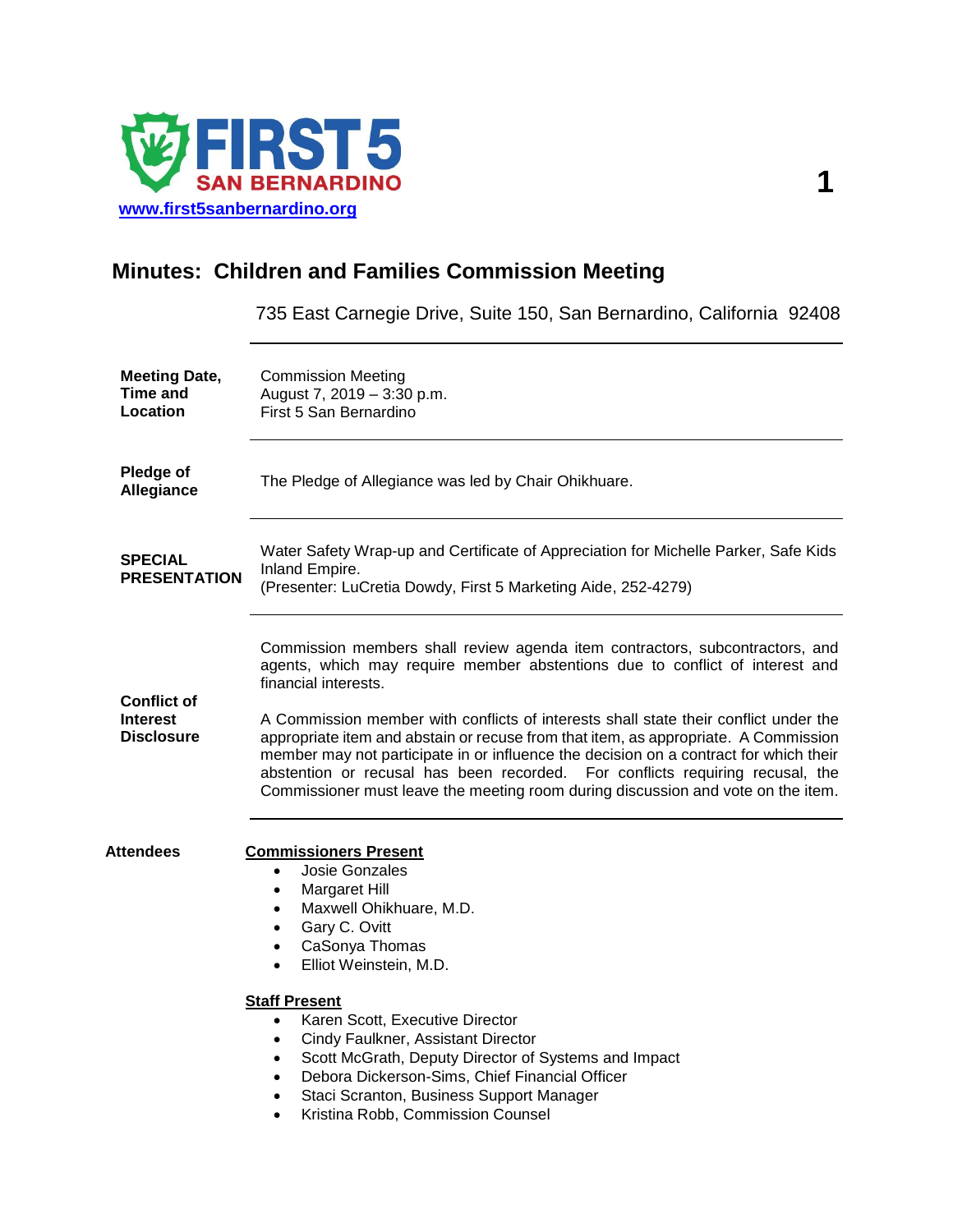- LuCretia Dowdy, Marketing Aide
- Renee Jones, Staff Analyst II
- Wendy Lee, Staff Analyst II
- Ronnie Robinson, Section Manager-Systems and Communication

**Changes to the Agenda** No changes.

**Report – Legislative Chekesha Gilliam**

See attached legislative report.



8-2019 F5SB.pdf

**Report – Executive Director, Karen Scott**

## **AmeriCorps Kudos for First 5 San Bernardino**

Sheila Boxley, CEO of The CA Child Abuse Prevention Center and Summer Rolfe-Irish, First 5 and Path Program Manager with the Child Abuse Prevention Center presented First 5 San Bernardino with a Certificate of Appreciation recognizing First 5's commitment and support have ensured our AmeriCorps members continue to make a difference.

## **Today's Agenda Items**

Today's agenda includes several items that exemplify the manner in which the First 5 San Bernardino Commission is advancing a systems building and network support strategy for improving the lives of our children prenatal through age. The buzz and participation is mounting among our stakeholders and partners, not only with our countywide communities and service providers but as a region as well.

The Inland Empire is being noticed and gaining accolades for our ability to effectively collaborate and lead collective impact within systems region wide. It is the hope of the First 5 Network that this kind of approach can be scaled and implemented statewide so that we continue to see positive gains in early childhood education and care, child health and family support even as we face declining revenues.

First 5 Riverside Executive Director Tammi Graham is here today to support one of our biggest regional initiatives, Help Me Grow (HMG). Tammi and I are proud to share what we do in the Inland Empire to meet the needs of our children and families. Our Dental Transformation Initiative (DTI) is the only "regional" local dental pilot project funded and supported by the California Department of Health Care Services (CA DHCS). The latest updates on the progress and successes of our DTI will be presented at the September 11th Commission meeting.

The leadership and direction for this regional work could not happen without the support of both of our Commission Boards. Tammi and I would like to organize a **Regional Commissioner Convening** to allow the 16 members of both First 5 Riverside and First 5 San Bernardino to meet one another as partners, to collaborate, to dialogue about your vision and goals, and further advance our unique strength in systems building, networking, policy making, and advocacy region-wide. We would like to offer brief presentations on our other regional endeavors such as HMG, Quality Start and Early Childhood Mental Health. We will keep you posted regarding any further developments for this convening.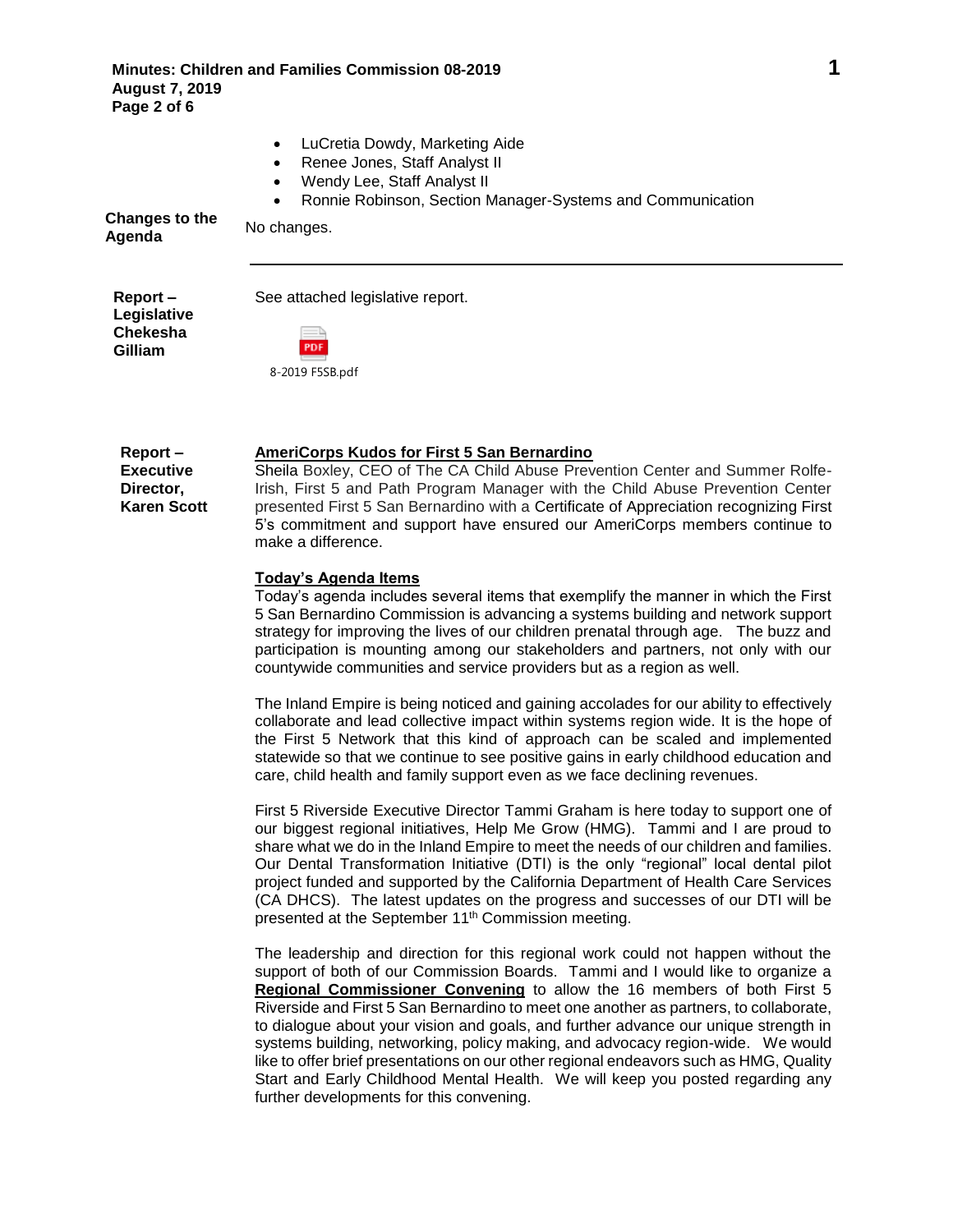Motion by Commissioner Gonzales and seconded by Commissioner Weinstein to approve the Consent Items. Commissioner Thomas abstained.

**Consent**

With the abstention noted and without further comment or objection, motion carried by unanimous vote.

| Item No. | <b>CONSENT</b>                                                                                                                                                                                                                                                                                                                                                                                                                                                                                                                                                                                                                                                                                                                                                                                                                                                                                                                                                                                                                                                                                                                                                                                                                                                                                                                                                                                                                                               |
|----------|--------------------------------------------------------------------------------------------------------------------------------------------------------------------------------------------------------------------------------------------------------------------------------------------------------------------------------------------------------------------------------------------------------------------------------------------------------------------------------------------------------------------------------------------------------------------------------------------------------------------------------------------------------------------------------------------------------------------------------------------------------------------------------------------------------------------------------------------------------------------------------------------------------------------------------------------------------------------------------------------------------------------------------------------------------------------------------------------------------------------------------------------------------------------------------------------------------------------------------------------------------------------------------------------------------------------------------------------------------------------------------------------------------------------------------------------------------------|
| 1        | Approve Minutes of July 10, 2019 Commission Meeting.                                                                                                                                                                                                                                                                                                                                                                                                                                                                                                                                                                                                                                                                                                                                                                                                                                                                                                                                                                                                                                                                                                                                                                                                                                                                                                                                                                                                         |
|          | (Presenter: Ann M. Calkins, Executive Assistant 252-4252)                                                                                                                                                                                                                                                                                                                                                                                                                                                                                                                                                                                                                                                                                                                                                                                                                                                                                                                                                                                                                                                                                                                                                                                                                                                                                                                                                                                                    |
| 2        | Ratify the approval on July 23, 2019 (by the Chairman of the Board of Supervisors) of<br>the employment contracts between the County of San Bernardino and Children and<br>Families Commission with the following individuals, effective August 3, 2019 through<br>August 2, 2022:<br>a. Cindy Faulkner as Assistant Director, for the total annual cost of \$179,958<br>(\$115,195 Salary, \$64,763 Benefits). Contract No. 19-499.<br>b. Debora Dickerson-Sims as Chief Financial Officer, for the total annual cost of<br>\$164,279<br>(\$104,713 Salary, \$59,566 Benefits). Contract No. 19-500.<br>c. Ronald Scott McGrath as Deputy Director of Systems and Impact, for the total<br>annual cost of \$135,709 (\$86,361 Salary, \$49,348 Benefits). Contract No. 19-501.<br>d. Stacy Scranton as Business Support Manager, for the total annual cost of \$75,972<br>(\$51,667 Salary, \$24,305 Benefits. Contract No. 19-502.<br>2. Authorize the Assistant Executive Officer of Human Services to execute<br>amendments to<br>extend the term of the contracts for a maximum of three successive one-year periods<br>on behalf of the County, subject to County Counsel review.<br>3. Direct the Assistant Executive Officer of Human Services to transmit all documents<br>in relation to contract amendments to the Clerk of the Board of Supervisors within 30<br>days of execution.<br>(Presenter: Karen E. Scott, Executive Director, 252-4252) |

| Item No. | <b>DISCUSSION</b>                                                                                                                                                                                                                                                                                                                                                                                                                                                                        |
|----------|------------------------------------------------------------------------------------------------------------------------------------------------------------------------------------------------------------------------------------------------------------------------------------------------------------------------------------------------------------------------------------------------------------------------------------------------------------------------------------------|
|          | Approve Amendment A1 for Contract IC035 with Social Entrepreneurs, Inc., for an<br>increase of \$34,135 for a total of \$104,245 for Fiscal Year 2019-2020 resulting in a<br>cumulative total of \$231,293 for Fiscal Year 2018-2020 and extending the contract by<br>two months to February 29, 2020 to support the development and implementation of<br>a Maternal Health Network framework specific to San Bernardino County.<br>(Presenter: Renee Jones, Staff Analyst II, 252-4273) |
| 3        | <b>Discussion</b><br>Ms. Jones stated two community summits have taken place that have proven to be<br>very valuable and beneficial in obtaining community input. The reason for requesting<br>a contract extension was to ensure development of a thorough comprehensive plan.                                                                                                                                                                                                          |
|          | Commissioner Thomas asked about some of the elements that might be captured, for<br>example, would there be demographic data as to the ages of the mothers and their<br>ethnicity. There are higher propensities for mortality and post-partum depression<br>among certain age and ethnic groups. Will this type of data become part of the<br>strategic plan?                                                                                                                           |
|          | Ms. Jones answered there is an Assets and Gaps analysis underway as part of the<br>strategic plan. Consumer surveys were sent to pregnant women and to women who                                                                                                                                                                                                                                                                                                                         |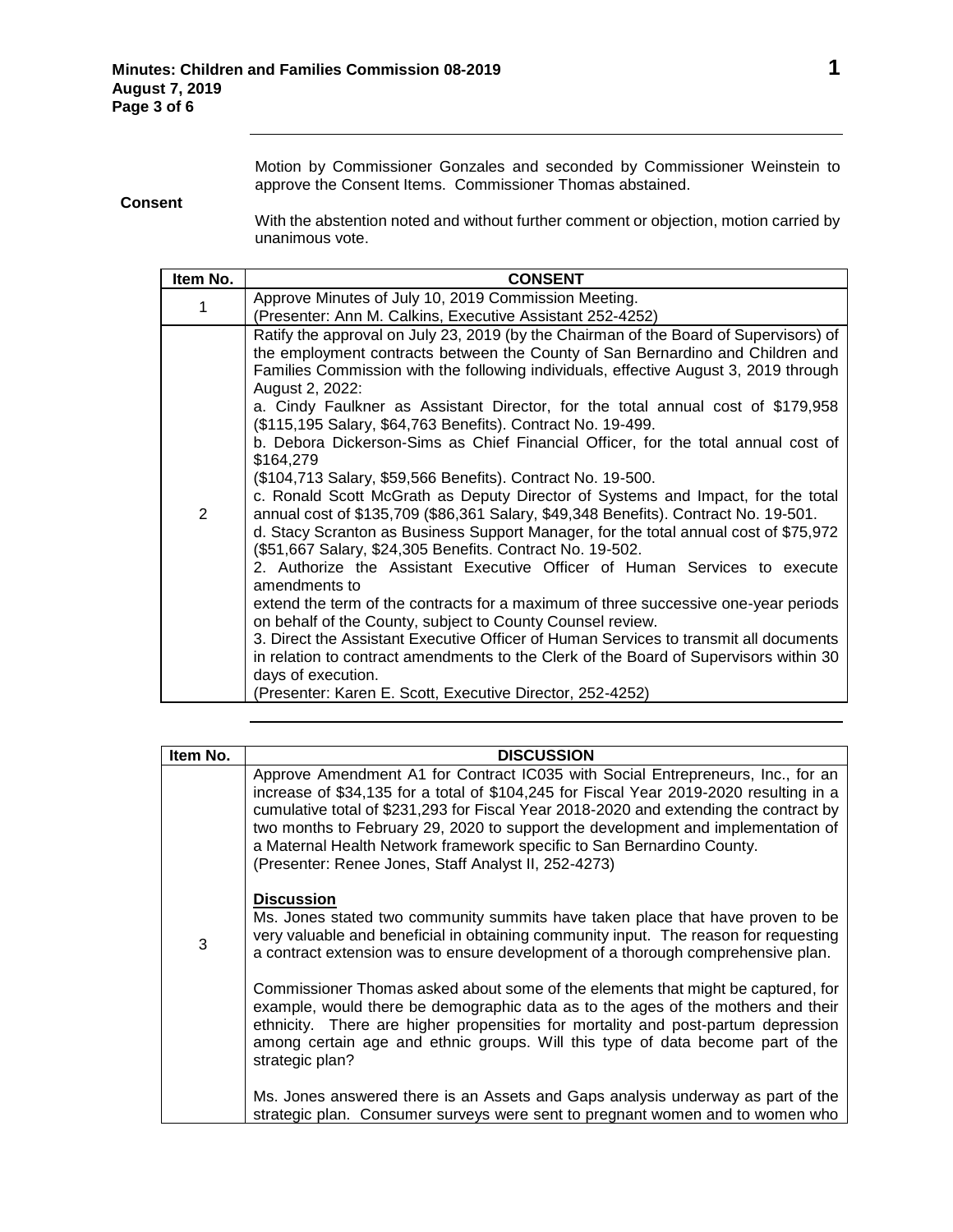|   | had previously given birth. Those surveys were primarily completed by African-<br>American and Hispanic women. The maternal health leadership team continues to<br>collect additional surveys. Commissioner Thomas asked if there are plans to work<br>with Public Health and the Black Infant Health program. Ms. Jones answered the<br>Public Health Department is part of the leadership team including members from the<br>Black Infant Health program. |
|---|-------------------------------------------------------------------------------------------------------------------------------------------------------------------------------------------------------------------------------------------------------------------------------------------------------------------------------------------------------------------------------------------------------------------------------------------------------------|
|   | Commissioner Ovitt asked for the next summit dates. The summits are scheduled for<br>November 19, 2019 and January 2020. In February 2020, the strategic plan will be<br>ready for presentation to the Commission.                                                                                                                                                                                                                                          |
|   | Commissioner Hill asked what happens after February 29, 2020. Ms. Jones stated<br>SEI is currently working with members of the leadership team to determine who will<br>be the backbone organization to continue supporting the maternal health efforts and<br>maintain the network.                                                                                                                                                                        |
|   | Commissioner Gonzales asked if one of the survey questions asks about experiences<br>with homelessness whether in the past or in the imminent future. Ms. Jones replied<br>the question is on the survey and that data will be shared with the Commission when<br>the strategic plan is presented in February 2020.                                                                                                                                         |
|   | <b>Public Comment</b><br>None                                                                                                                                                                                                                                                                                                                                                                                                                               |
|   | Motion made by Commissioner Hill and seconded by Commissioner Ovitt to approve<br>Item 3. Without further comment or objection, motion carried by unanimous vote.                                                                                                                                                                                                                                                                                           |
|   | Approve Contract IC037 with Inland Empire Community Collaborative (IECC) in an<br>amount not to exceed \$990,967 for Fiscal Years 2019-2022 to provide system wide<br>sustainably planning for the Family Community Support Partnership (FCSP) providers<br>in San Bernardino County.<br>(Presenter: Wendy Lee, Staff Analyst II, 252-4254)                                                                                                                 |
|   | <b>Discussion</b><br>Commissioner Thomas congratulated IECC on obtaining a contract on their own and<br>commended their efforts.                                                                                                                                                                                                                                                                                                                            |
| 4 | <b>Public Comment</b><br>Suzie Gomez, IECC President, expressed her sincere appreciation and gratitude to<br>First 5 San Bernardino for their continued support and leadership. Ms. Gomez thanked<br>SEI who were instrumental in providing leadership, mentorship and faith in the<br>members of IECC. SEI has inspired IECC to set a benchmark for what capacity<br>building should look like. Ms. Gomez also thanked the IECC membership.                |
|   | Motion made by Commissioner Weinstein and seconded by Commissioner Gonzales<br>to approve Item 4. Without further comment or objection, motion carried by unanimous<br>vote.                                                                                                                                                                                                                                                                                |
| 5 | Approve Contract SI031 with Loma Linda University Children's Hospital (LLUCH) for<br>Fiscal Year 2019-2020 for \$631,465 to launch the Help Me Grow Inland Empire<br>(HMGIE) initiative with shared financial responsibility with First 5 Riverside.<br>(Presenter: Ronnie Robinson, Section Manager: Systems and Communication, 252-<br>4255)                                                                                                              |
|   | <b>Discussion</b><br>None                                                                                                                                                                                                                                                                                                                                                                                                                                   |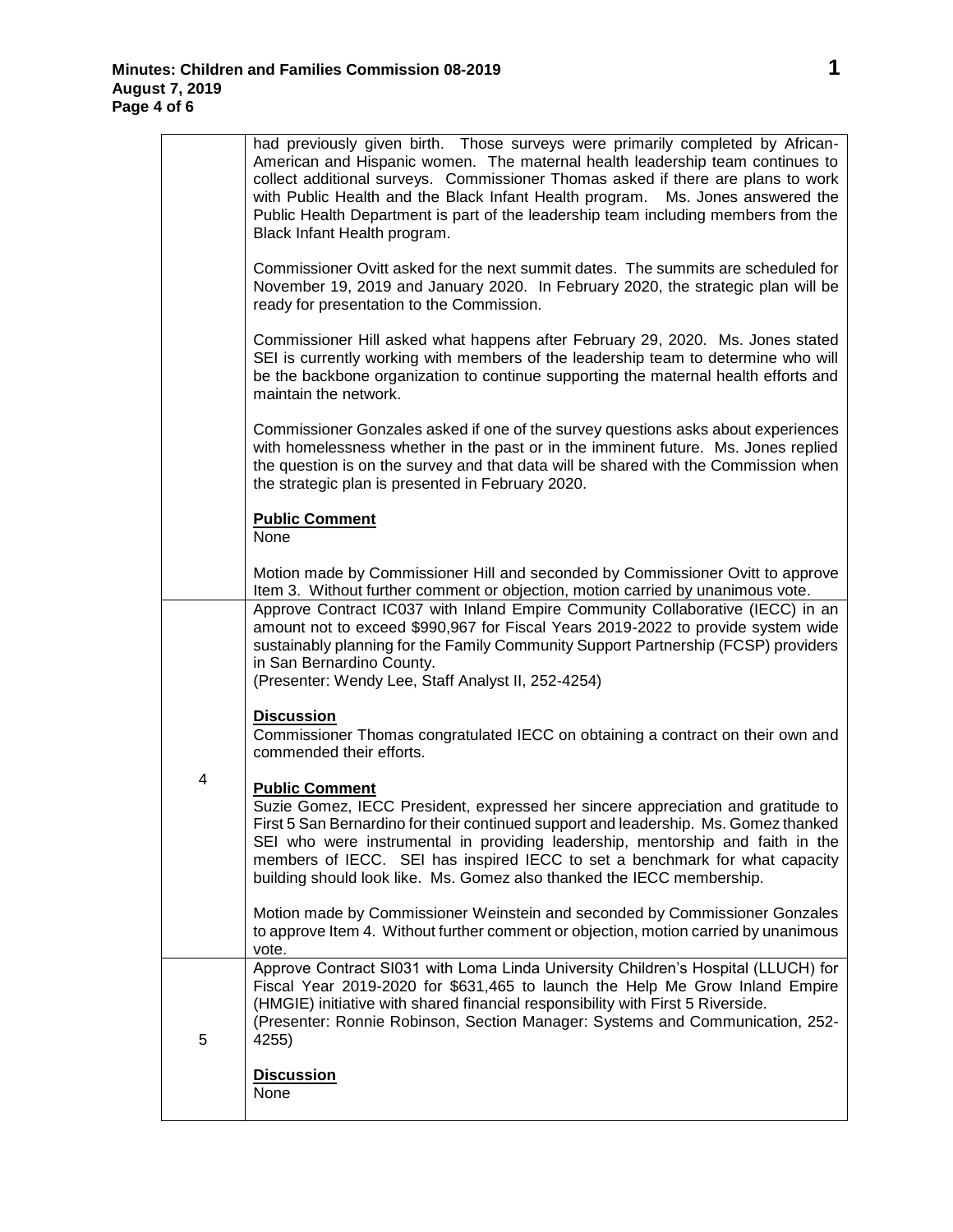|   | <b>Public Comment</b>                                                                                                                                                                                                                                                                                                                                                                                                                                                                                                                                                                                                                                                     |  |  |
|---|---------------------------------------------------------------------------------------------------------------------------------------------------------------------------------------------------------------------------------------------------------------------------------------------------------------------------------------------------------------------------------------------------------------------------------------------------------------------------------------------------------------------------------------------------------------------------------------------------------------------------------------------------------------------------|--|--|
|   | None                                                                                                                                                                                                                                                                                                                                                                                                                                                                                                                                                                                                                                                                      |  |  |
|   | Motion made by Commissioner Hill and seconded by Commissioner Weinstein to<br>approve Item 5. Without further comment or objection, motion carried by unanimous<br>vote.                                                                                                                                                                                                                                                                                                                                                                                                                                                                                                  |  |  |
|   | A. Approve Cooperative Agreement No. SA-20-01 with First 5 Riverside and<br>authorize the receipt of up to \$315,733 representing 50% of total contract amount<br>(\$631,465) in reimbursement from First 5 Riverside to share in the expenses for<br>Help Me Grow Inland Empire (HMGIE) implementation with Loma Linda University<br>Children's Hospital (LLUCH) for Fiscal Year 2019-2020.<br>B. Authorize the Executive Director or delegate to execute such agreement and take<br>such actions as may be necessary to allow for the receipt of such reimbursement<br>funds.<br>(Presenter: Ronnie Robinson, Section Manager: Systems and Communication, 252-<br>4255) |  |  |
| 6 | <b>Discussion</b><br>Commissioner Hill expressed her gratitude for the partnership between First 5 San<br>Bernardino and First 5 Riverside and commends the effort put forth by both<br>Commissions, along with LLUCH, to put Help Me Grow in motion.                                                                                                                                                                                                                                                                                                                                                                                                                     |  |  |
|   | <b>Public Comment</b><br>None                                                                                                                                                                                                                                                                                                                                                                                                                                                                                                                                                                                                                                             |  |  |
|   | Motion made by Commissioner Ovitt and seconded by Commissioner Weinstein to<br>approve Item 5. Without further comment or objection, motion carried by unanimous<br>vote.                                                                                                                                                                                                                                                                                                                                                                                                                                                                                                 |  |  |

|                                   | Item No.           | <b>INFORMATION</b>                                                                                                                                                                                                                                                                                                                                                   |  |
|-----------------------------------|--------------------|----------------------------------------------------------------------------------------------------------------------------------------------------------------------------------------------------------------------------------------------------------------------------------------------------------------------------------------------------------------------|--|
|                                   | 7                  | Receive information on systems building, network support and community<br>collaborations within First 5 San Bernardino's Procurement Policy, CFC 04-04 A5.<br>(Presenter: Karen E. Scott, Executive Director, 252-4252)                                                                                                                                              |  |
| <b>Public</b><br><b>Comment</b>   |                    | Paul Fornier, Mountain Homeless Coalition; Dr. Marti Baum and Brett Walls, Loma<br>Linda University Children's Hospital.                                                                                                                                                                                                                                             |  |
| <b>Commissioner</b><br>Roundtable |                    | Vice Chair Weinstein stated it is gratifying to see the cooperation between San<br>Bernardino and Riverside counties. The Commissioners are encouraged by seeing<br>the systems work taking place and projects coming to fruition and knowing that the<br>funds they are in charge of distributing are being used in a much more efficient and<br>productive manner. |  |
|                                   | <b>Adjournment</b> | Motion to adjourn by Commissioner Gonzales and seconded by Commissioner Hill.<br>Without further comment or objection, motion carried by unanimous vote. Chair<br>Ohikhuare adjourned the meeting at 4:49 p.m.                                                                                                                                                       |  |